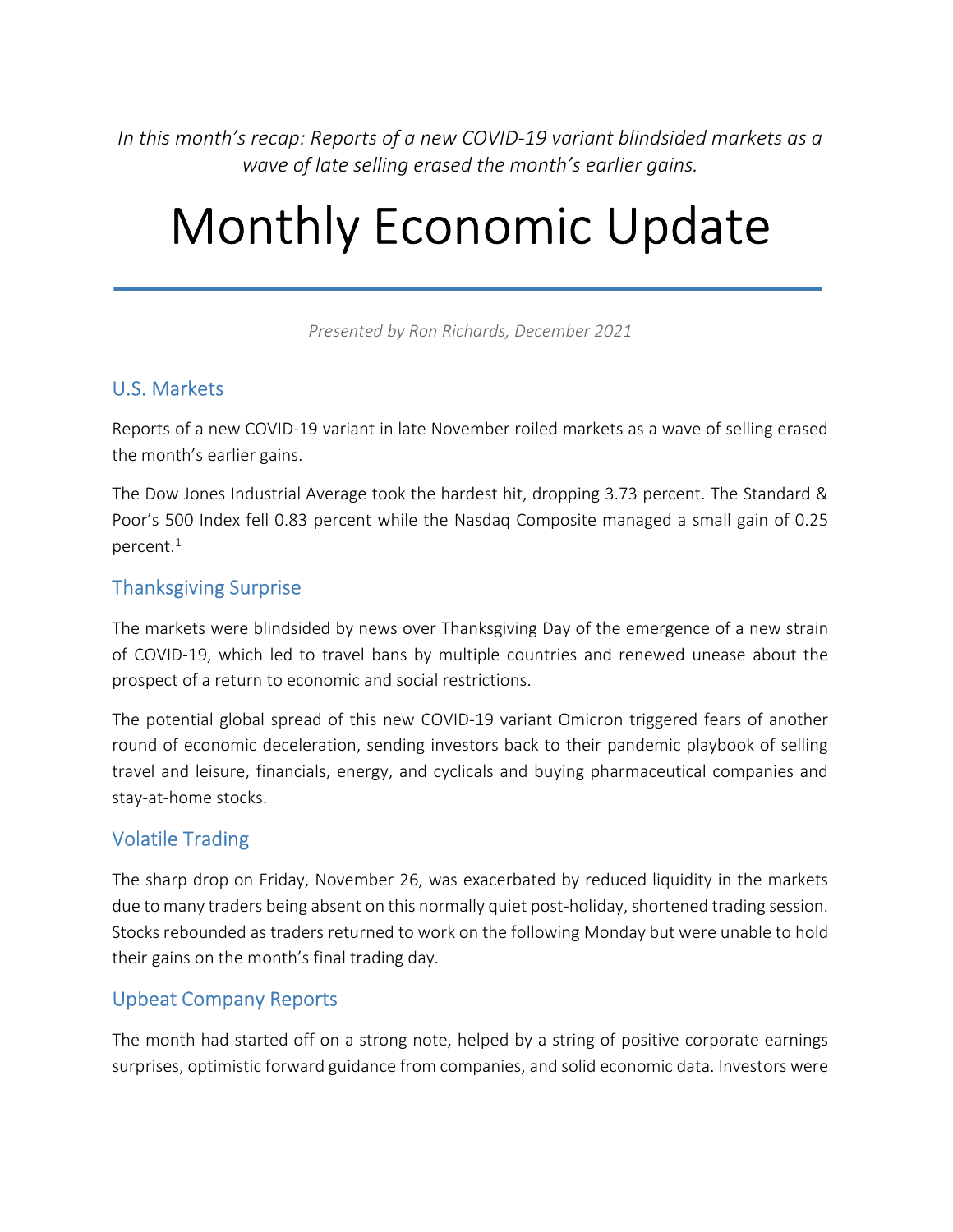particularly encouraged by the fact that businesses had navigated the challenges of a surge in Delta variant infections in the third quarter, rising inflation, and supply chain bottlenecks.

# Fed Headlines

Developments in Federal Reserve policy dominated much investor attention throughout the course of November. The first of these was the Fed announcement that it would begin its bond tapering program. Markets were unfazed by this news as they had long anticipated that the Fed would soon commence paring back its monthly bond purchases.

The second was the uncertainty surrounding whether Jerome Powell would be renominated to serve another four years as Fed chair. When President Biden finally announced his decision to renominate Powell, bond yields rose as investors became more certain that the Fed's monetary normalization policy would proceed as planned.

# Omicron Uncertainty

The consensus narrative of healthy economic expansion in 2022 was left a bit dented by the introduction of the Omicron variant. Many questions surround the new variant and its impact on global economies. Markets don't always respond efficiently within an information void, creating the potential for further volatility until more is known about Omicron.

### Sector Scorecard

Industry sector performance was mixed in November. Gains were posted in Consumer Discretionary (+3.03 percent), Consumer Staples (+1.25 percent), Materials (+1.97 percent), Real Estate (+1.21 percent), Technology (+5.33 percent), and Utilities (+1.26 percent). Losses were experienced in Communications Services (-3.06 percent), Energy (-2.73 percent), Financials (- 3.40 percent), Health Care (-1.11 percent), and Industrials (-1.05 percent).<sup>2</sup>

### What Investors May Be Talking About in December

In the coming weeks, markets will be sorting out news from Washington, updates on COVID variant Omicron, and economic reports.

On the economic front, investors are expected to keep a close eye on retail sales for the month of November, which are scheduled for release December 15. The November report will include the post-Thanksgiving start to the holiday shopping season and potentially be an advanced read on whether the supply chain bottlenecks might hamper holiday sales.<sup>3</sup>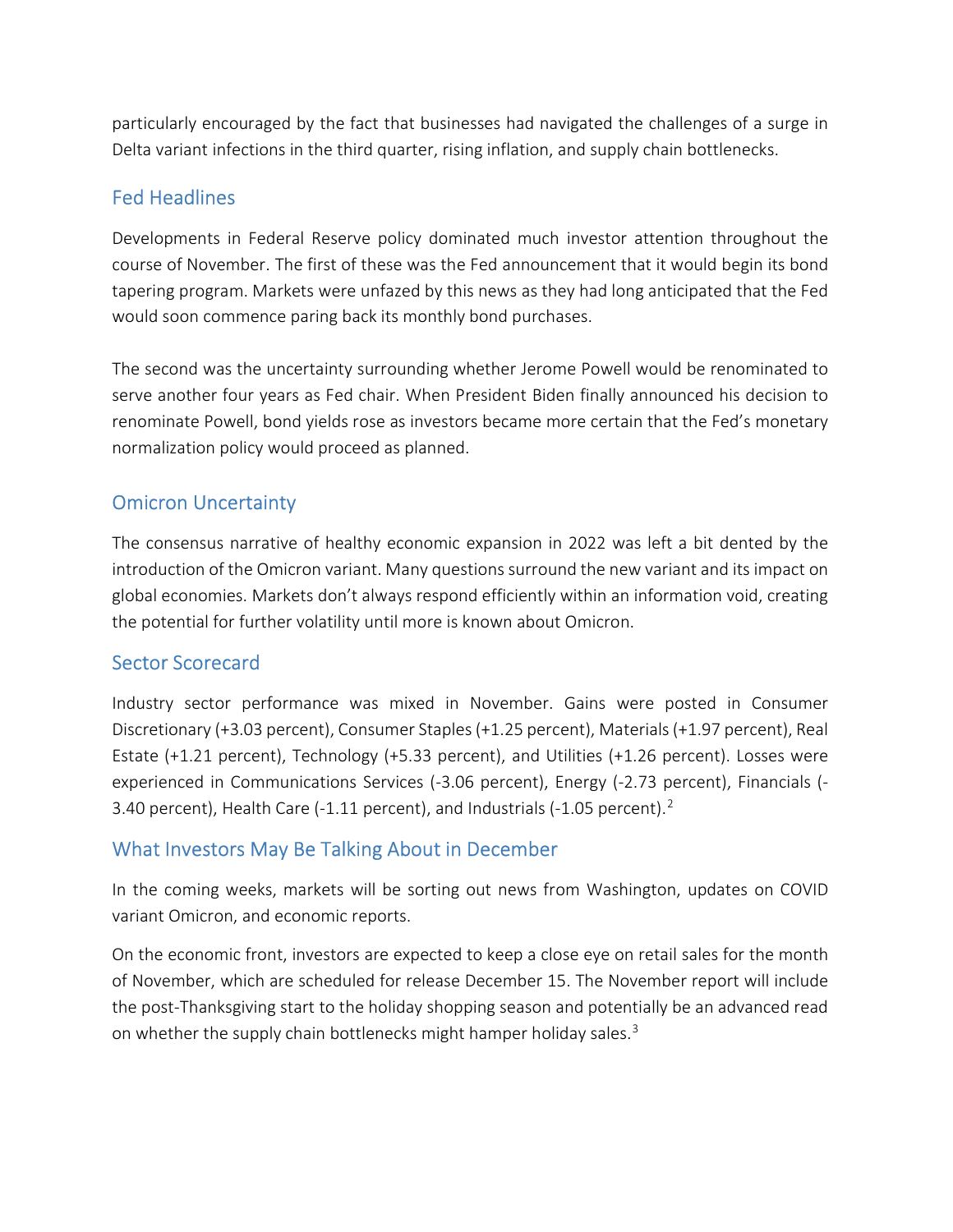Another anticipated report will be the Consumer Price Index, which will give an update on inflation trends. It's due on December 10. If inflation continues to run hot, it may test investor confidence.<sup>4</sup>

#### TIP OF THE MONTH



Exercise is not only wise, it may also prove economical. In the long run, just keeping fit may save you thousands of dollars (or more) in medical bills that an unhealthy person may incur.

### World Markets

A resurgence of Delta variant infections, spreading economic and social restrictions, and the emergence of a new COVID-19 variant sent international stocks broadly lower, with the MSCI-EAFE Index falling 3.79 percent in November.<sup>5</sup>

Major European markets dropped, with losses in Germany (-3.75 percent), the U.K. (-2.46 percent), and France (-1.60 percent).<sup>6</sup>

Pacific Rim markets also were under pressure. Hong Kong lost 7.49 percent, Japan tumbled 3.71 percent, and Australia slipped 0.92 percent.<sup>7</sup>

### **Indicators**

Gross Domestic Product: Economic growth in the third quarter was revised slightly higher, to 2.1 percent from 2.0 percent.<sup>8</sup>

Employment: Job growth rebounded as employers added 531,000 jobs in October. The unemployment rate fell to 4.6 percent, though the labor participation rate stayed stubbornly low at 61.6 percent. $9$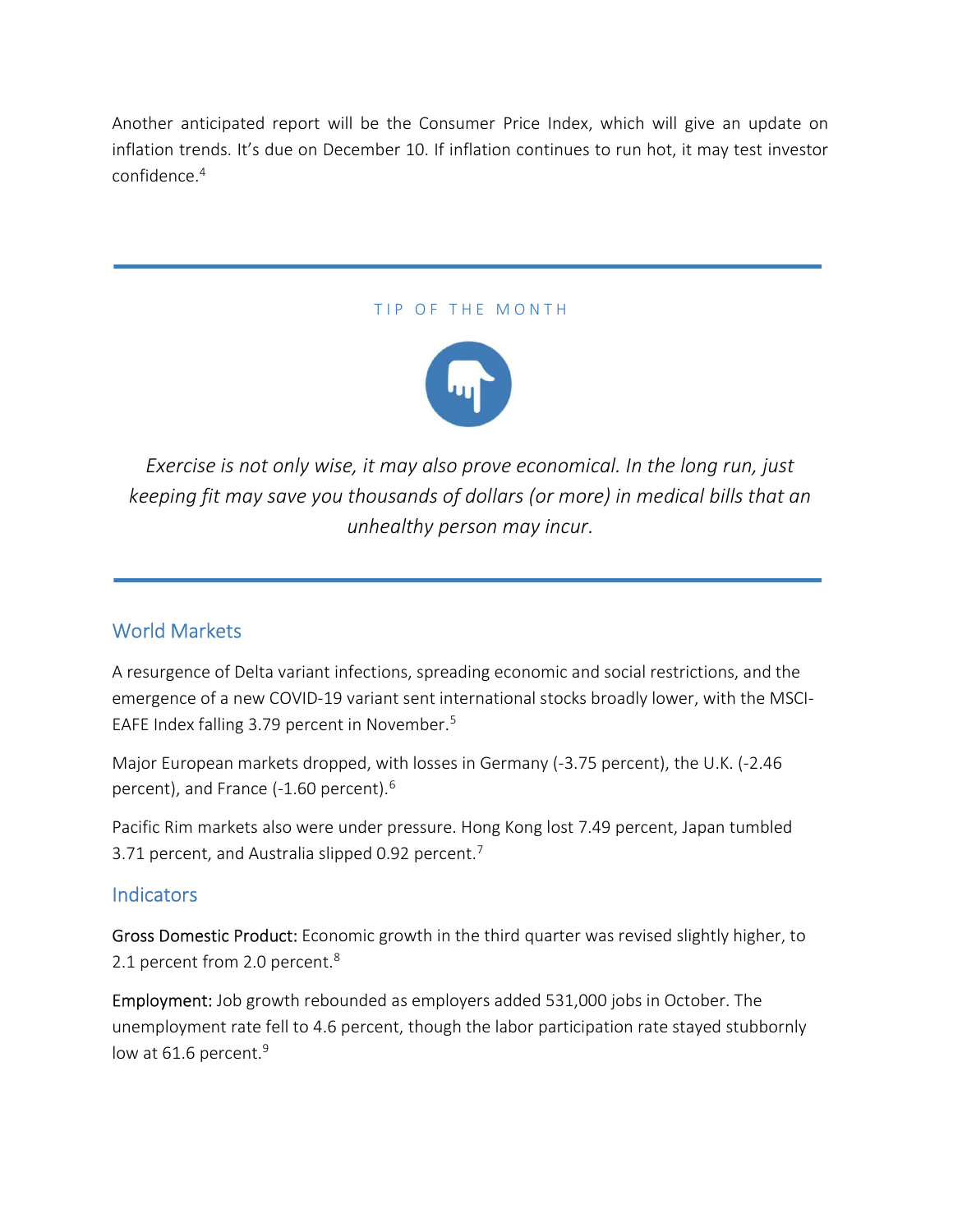Retail Sales: Retail sales rose 1.7 percent, exceeding expectations. This gain was, in part, attributed to higher costs and the pulling forward of holiday shopping as consumers worried about low inventory during the holiday season.<sup>10</sup>

Industrial Production: Industrial output rose 1.6 percent in October, reversing September's slide. About half of the monthly gain was attributed to the recovery from Hurricane Ida.<sup>11</sup>

Housing: Housing starts slipped 0.7 percent in October, a surprise downturn for market watchers who had expected an increase.<sup>12</sup>

Existing home sales rose 0.8 percent, though it was off 5.8 percent from October 2020, which represents a cyclical high. $^{13}$ 

New home sales increased 0.4 percent, though they were lower by 23.0 percent from a year earlier. The median price jumped nearly 18.0 percent year-over-year to \$407,700.<sup>14</sup>

Consumer Price Index: The prices of consumer goods and services increased 0.9 percent in October and jumped by 6.2 percent year-over-year. This represented the fifth straight month of over 5 percent annualized inflation and the sharpest year-over-year increase since 1990.<sup>15</sup>

Durable Goods Orders: Orders for long-lasting goods fell 0.5 percent, the second straight month of declines. However, excluding transportation, durable goods orders increased by 0.5 percent.<sup>16</sup>

#### QUOTE OF THE MONTH



"Create the highest, grandest vision possible for your life, because you become what you believe."

OPRAH WINFREY

The Fed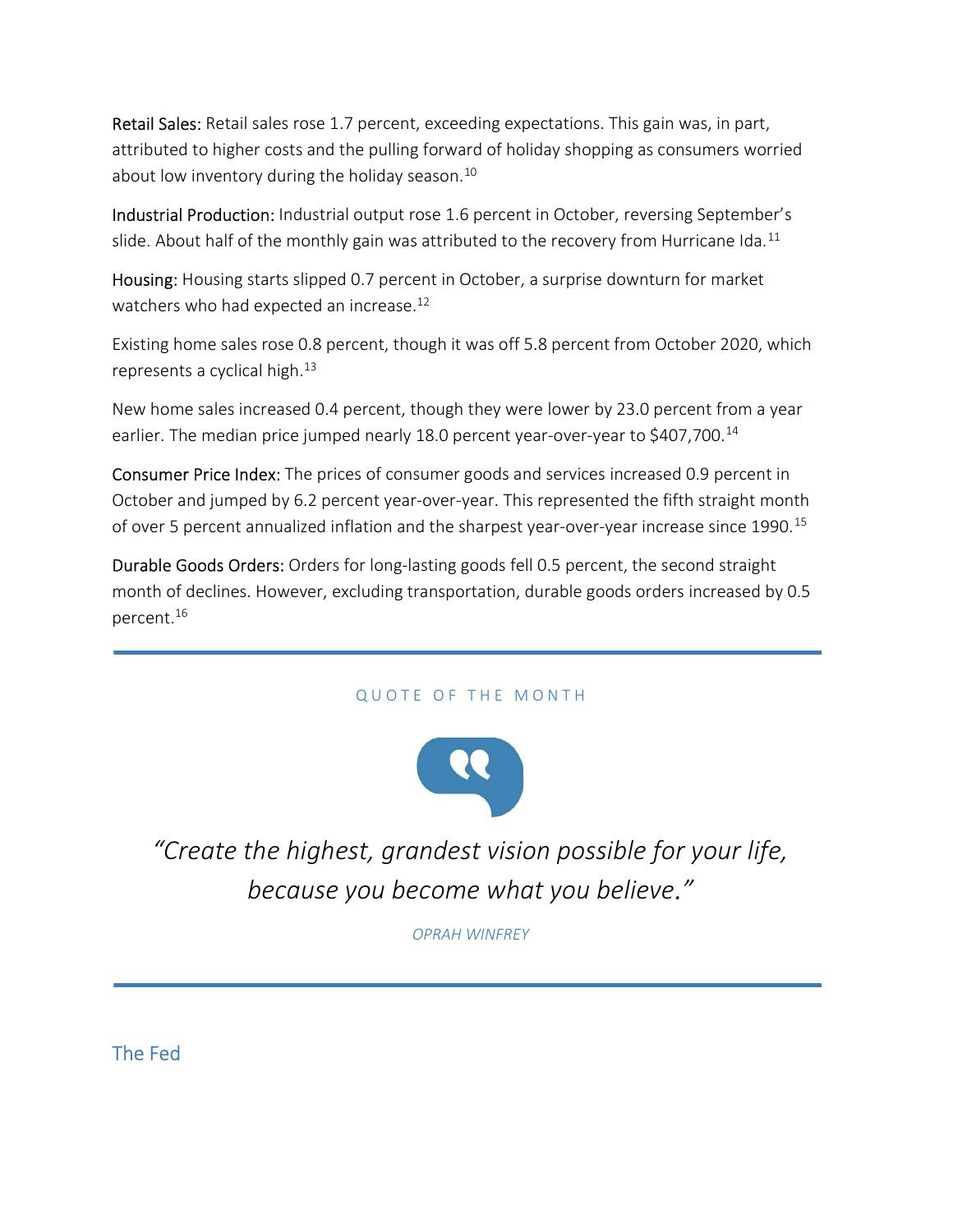Minutes from the November Federal Open Market Committee (FOMC) meeting showed an increasing concern over the persistence of inflation with the admission that inflationary pressures may take longer to abate than previously anticipated.

"The (Fed's) near-term outlook for inflation was revised up, as consumer food and energy prices had risen faster than expected and production bottlenecks and recent wage gains were seen as putting somewhat greater upward pressure on prices than had been anticipated," according to the minutes released following the Fed's two-day meeting that ended November 3.<sup>17</sup>

Reflecting that concern, several officials suggested that the Fed's bond tapering program may have to be accelerated in order to be ready to raise rates should inflation persist.<sup>18</sup>

| <b>MARKET INDEX</b> | <b>Y-T-D CHANGE</b> | <b>November 2021</b>                             |
|---------------------|---------------------|--------------------------------------------------|
| <b>DJIA</b>         | 12.67%              | $-3.73%$                                         |
| <b>NASDAQ</b>       | 20.56%              | 0.25%                                            |
| S&P 500             | 21.59%              | $-0.83%$                                         |
|                     |                     |                                                  |
| <b>BOND YIELD</b>   | $Y-T-D$             | <b>November 2021</b><br><b>The Second Second</b> |

Sources: Yahoo Finance, November 30, 2021

Indices are unmanaged, do not incur fees or expenses, and cannot be invested into directly. These returns do not include dividends. 10-year Treasury real yield = projected return on investment, expressed as a percentage, on the U.S. government's 10-year bond.

10 YR TREASURY 0.52% 1.44%

#### THE MONTHLY RIDDLE



You see a large truck stopped just before the underpass of a low bridge. The driver informs you that his truck is 1" higher than the maximum clearance. This is the only road to his destination.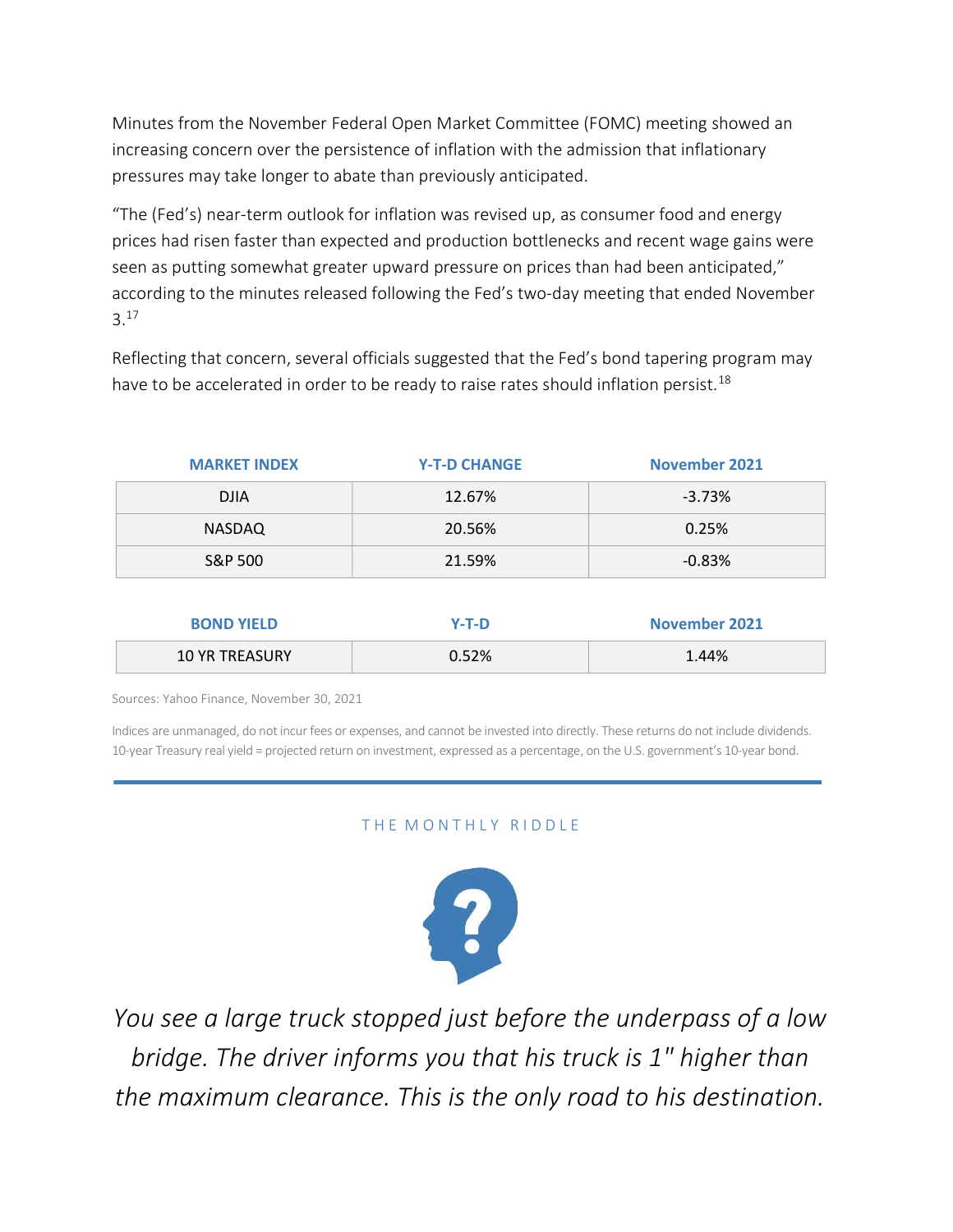# What is the easiest way to help him get his truck through the underpass?

LAST MONTH'S RIDDLE: When can you add two to eleven and get one as the correct answer?

ANSWER: When you are figuring time. When you add two hours to eleven o'clock, you get one o'clock.

Ron D. Richards may be reached at 208.855.0304 or ron@cir1daho.com

#### Know someone who could use information like this?

Please feel free to send us their contact information via phone or email. (Don't worry – we'll request their permission before adding them to our mailing list.)

Ron Richards is a Registered Representative Securities offered through Cambridge Investment Research, Inc., a Broker/Dealer, Member FINRA/SIPC. Investment Advisor Representative Cambridge Investment Research Advisors, Inc., a Registered Investment Advisor. 439 E Shore Drive, Ste #200 Eagle, ID 83616

This material was prepared by MarketingPro, Inc., and does not necessarily represent the views of the presenting party, nor their affiliates. The information herein has been derived from sources believed to be accurate. Please note - investing involves risk, and past performance is no guarantee of future results. Investments will fluctuate and when redeemed may be worth more or less than when originally invested. This information should not be construed as investment, tax or legal advice and may not be relied on for the purpose of avoiding any Federal tax penalty. This is neither a solicitation nor recommendation to purchase or sell any investment or insurance product or service, and should not be relied upon as such. All market indices discussed are unmanaged and are not illustrative of any particular investment. Indices do not incur management fees, costs, or expenses. Investors cannot invest directly in indices. All economic and performance data is historical and not indicative of future results. The Dow Jones Industrial Average is a price-weighted index of 30 actively traded blue-chip stocks. The NASDAQ Composite Index is a market-weighted index of all over-the-counter common stocks traded on the National Association of Securities Dealers Automated Quotation System. The Standard & Poor's 500 (S&P 500) is a market-cap weighted index composed of the common stocks of 500 leading companies in leading industries of the U.S. economy. The Russell 2000 Index measures the performance of the small-cap segment of the U.S. equity universe. The CBOE Volatility Index® (VIX®) is a key measure of market expectations of near-term volatility conveyed by S&P 500 stock index option prices. NYSE Group, Inc. (NYSE:NYX) operates two securities exchanges: the New York Stock Exchange (the "NYSE") and NYSE Arca (formerly known as the Archipelago Exchange, or ArcaEx®, and the Pacific Exchange). NYSE Group is a leading provider of securities listing, trading and market data products and services. The New York Mercantile Exchange, Inc. (NYMEX) is the world's largest physical commodity futures exchange and the preeminent trading forum for energy and precious metals, with trading conducted through two divisions – the NYMEX Division, home to the energy, platinum, and palladium markets, and the COMEX Division, on which all other metals trade. The SSE Composite Index is an index of all stocks (A shares and B shares) that are traded at the Shanghai Stock Exchange. The CAC-40 Index is a narrow-based, modified capitalization-weighted index of 40 companies listed on the Paris Bourse. The FTSEurofirst 300 Index comprises the 300 largest companies ranked by market capitalization in the FTSE Developed Europe Index. The FTSE 100 Index is a share index of the 100 companies listed on the London Stock Exchange with the highest market capitalization. Established in January 1980, the All Ordinaries is the oldest index of shares in Australia. It is made up of the share prices for 500 of the largest companies listed on the Australian Securities Exchange. The S&P/TSX Composite Index is an index of the stock (equity) prices of the largest companies on the Toronto Stock Exchange (TSX) as measured by market capitalization. The Hang Seng Index is a free float-adjusted market capitalization-weighted stock market index that is the main indicator of the overall market performance in Hong Kong. The FTSE TWSE Taiwan 50 Index is a capitalization-weighted index of stocks comprising 50 companies listed on the Taiwan Stock Exchange developed by Taiwan Stock Exchange in collaboration with FTSE. The MSCI World Index is a free-float weighted equity index that includes developed world markets and does not include emerging markets. The Mexican Stock Exchange, commonly known as Mexican Bolsa, Mexbol, or BMV, is the only stock exchange in Mexico. The U.S. Dollar Index measures the performance of the U.S. dollar against a basket of six currencies. Additional risks are associated with international investing, such as currency fluctuations, political and economic instability, and differences in accounting standards. This material represents an assessment of the market environment at a specific point in time and is not